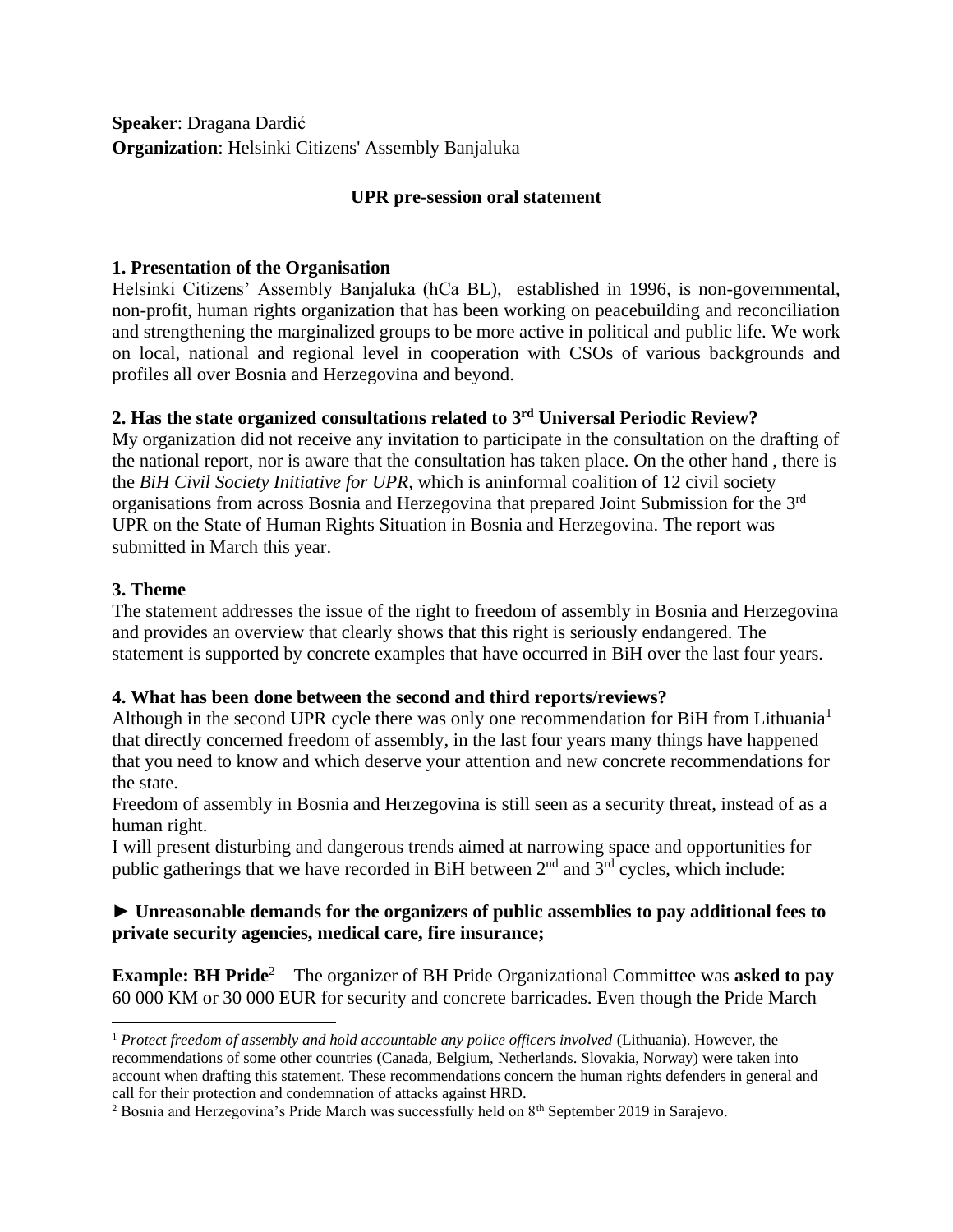was estimated as a gathering of the great risk, the amount asked was excessively high implying that state agencies had wanted to discourage and dissuade of the organization of the Pride.

## ►**Misunderstanding what constitutes spontaneous assemblies and the unjustified and excessive use of police force against people who had gathered to protest peacefully;**

### **Examples:**

My colleague Nela Porobic has already spoken about the **brave women of Kruscica** who have been protesting for months trying to save their river and who have been subjected to a police attack and and misdemeanor charges. I will talk about "**Justice for David" group** gatherings as a drastic example of violating the rights of people to gather, move and express their opinions. After the murder of young man David Dragicevic in March 2018, people, led by his parents, began to **spontaneously** gather in the main square in Banjaluka seeking the names of the killers to be discoverd.

David's father Davor Dragicevic and the group "Justice for David" had been protesting for months until the end of 2018, when the police banned further gathering of this group. After police intervention in December 2018, more than 20 members of the Justice for David group were arrested while the father was forced to leave the country. In total, members or supporters of the Justice for David group received more than 200 misdemeanor charges and 18 criminal charges from September last year to June this year. Even a woman, who operated loud strings and could not even speak, received a misdemeanor report for shouting loudly. There was also one attempted murder of a journalist reporting from the "Justice for David" gatherings.

Transparency International BiH filed 3 criminal charges against several police officers from Banja Luka because of Violent behaviour and Violation of human dignity through abuse of official position or authority. The charges were backed up by videos (showing police officers using physical force) and testimonies by journalists and politicians who claimed to have been subjected to physical abuse in the police station. Nothing has been done yet regarding these criminal charges. Answer to the very simple question "Who killed David?" is still missing, and the group Justice for David is forbidden to gather, and against several members of the group there are on-going misdemeanour or criminal proceedings.

### ► **Unjustifiably placing great responsibility on organizers and stewards for maintaining public law and order;**

#### **Example: 8 March (International Women's Day) peaceful protest walking in Banjaluka** (8. March 2019)

After the end of the March, the organizers and all stewards faced the threat of misdemeanor charges for "failing to prevent disturbance of peace and order and have not clearly written inscription "steward" on their vests". What the police had seen as disturbance was a noise - loud shouting slogans during the protest walking. When asked how they measured the noise, we were told that this was a subjective assessment by the police.This completely trivializes/ downgrades the purpose of public gatherings where people come exactly to speak publicly and loudly their messages and requests.